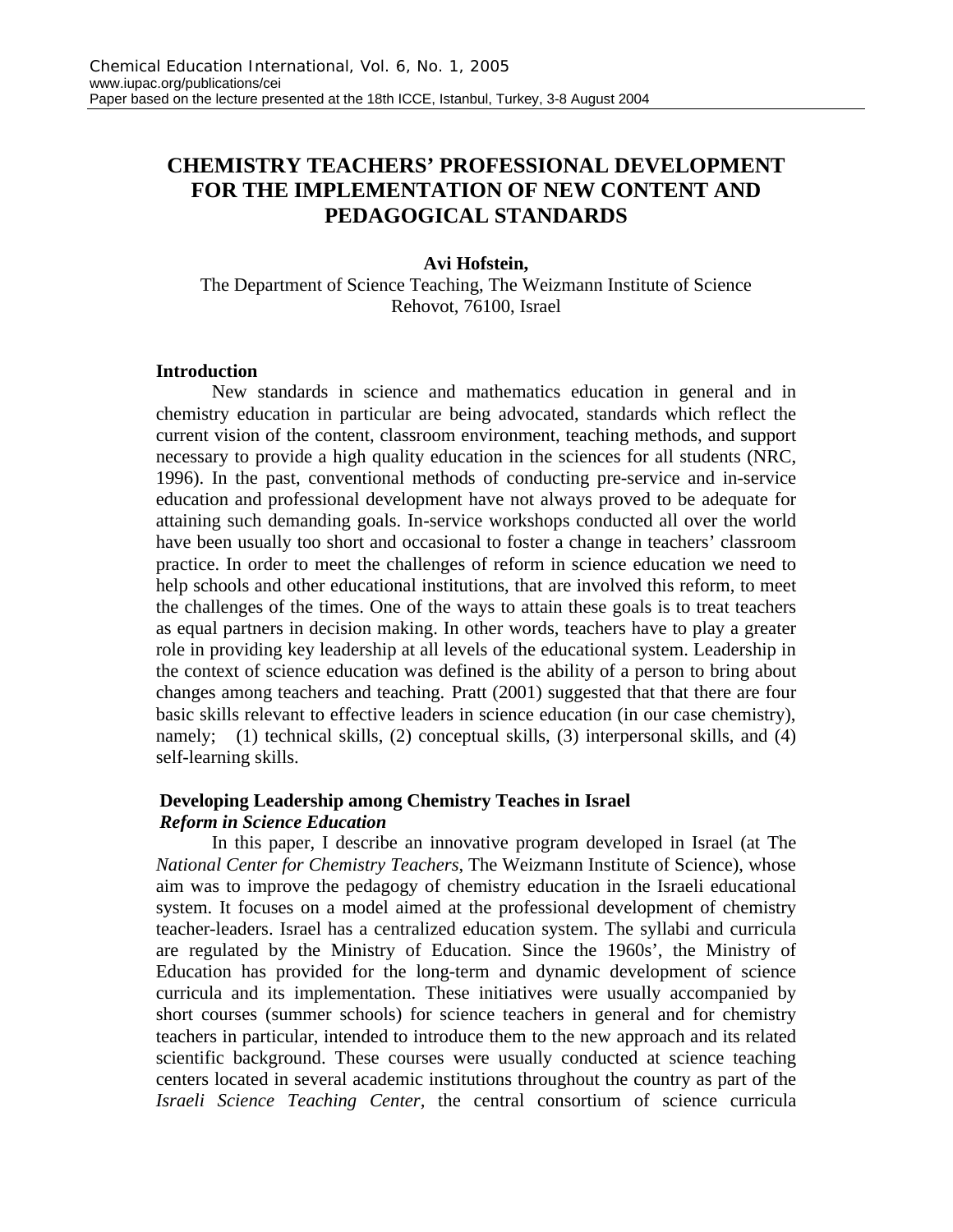development and implementation.

In 1992 the 'Tomorrow 98' (1992) report on reform in science, technology, and mathematics education was released. The report includes 43 recommendations for special projects, changes, and improvements, both educational and structural, in the area of curriculum development and implementation, pedagogy of science and mathematics, as well as directions and actions to be taken in the professional development of science and mathematics teachers in general, and the development of leadership among teachers in particular.

More specifically, the report recommends:

- Providing science teachers with the opportunity to engage in lifelong-learning.
- Creating an environment of collegiality and collaboration among teachers who teach the same or related subjects, an environment that encourages reflection on their work in the classroom.
- Incorporating the process of change into professional development (support for these goals can be found in Loucks-Horsley, Hewson, Love, & Stiles, 1998).

 In order to attain these goals, national and regional centers for the professional development of science and mathematics teachers were established (for more details, see Hofstein & Even, 2001; Hofstein, Carmi, & Ben-Zvi, 2003). The overriding aim of these centers is to enhance educational reform by providing a strong framework for the development of teachers. These national centers are, among other activities, responsible for the development of science teacher-leaders (in our case chemistry teachers) who are expected to initiate, plan, and implement long-term professional initiatives in both their schools as well as in professional development regional centers around the country.

### *Content and Structure of the leadership program*

 The program was planned with the assumption, that the participants (chemistry teachers) are thoughtful learners; that they are prepared to be professional teacherleaders; that after completion of the program the teachers will develop creative strategies for initiating reform in the way chemistry is taught, and in professionalizing other chemistry teachers. Consequently, it was decided to design the program around the following three components:

- Developing the teachers' understanding about the current trends of chemistry teaching and learning to include both the content and pedagogy of chemistry learning and teaching; For example, currently with the trend to make chemistry more relevant it is suggested that new programs in chemistry should include in addition to the conceptual approach and the process of chemistry also its societal and personal applications, technological manifestations, and those components that could be characterized historical and nature of chemistry (nature of Science) (Kempa, 1983).
- Providing the teachers with opportunities to develop *personally, professionally,* and *socially* (Bell & Gilbert, 1994)*.*
- Developing leadership among these teachers and enhancing their ability to work with other chemistry teachers.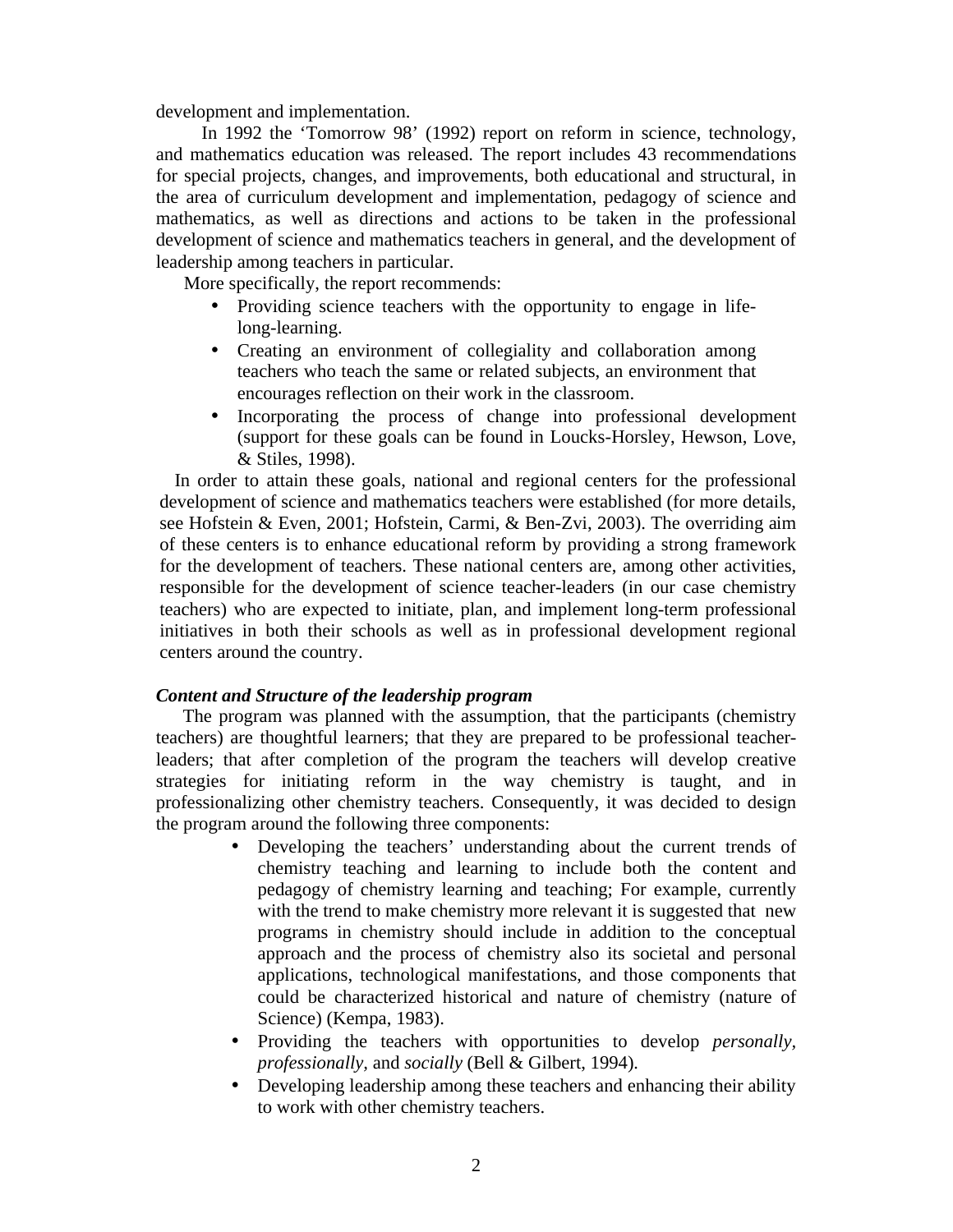



 $\overline{a}$ 

<sup>&</sup>lt;sup>1</sup> Based on Loucks-Horsley et al. (1998)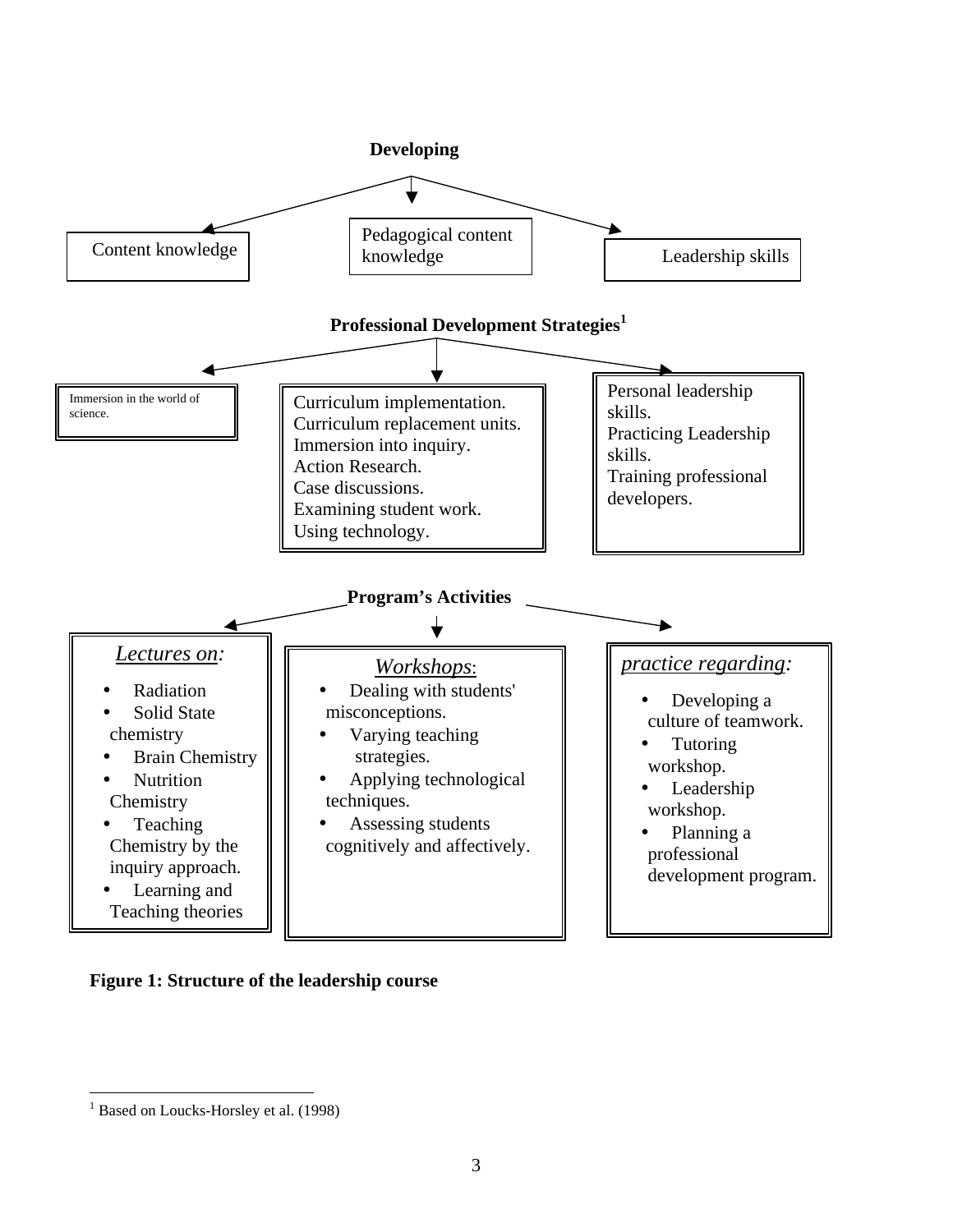The program extended over a period of two academic years, totally 450 hours, conducted one day a week, in an effort to allow for the gradual development and growth of the participants' conceptions, beliefs, and changes in behavior. In other words, to allow enough time for the development of teachers *personally, professionally,* and *socially*. The first year of the program was mainly devoted to the development of the teachers' *content knowledge* in various topics in chemistry that characterized as relevant to the learners, posses a historical background, and also has a technological ramification and application. Among these topics are: forensic chemistry, solid-state chemistry, the chemistry of nutrition, and selected topics in the area of interaction between radiation and matter. In addition, a large segment of this year was devoted to the development of the chemistry teachers' *pedagogical content knowledge*. The second year was mainly devoted to the development of skills in the area of leadership. The various abilities and skills were developed using many of the strategies for professional development suggested by Loucks-Horsley et al. (1998) and are presented in figure 1.

The program for chemistry teacher-leaders was designed to include all the necessary components that comprise the life-long professional development of science teachers, and also those components that are unique to the development of leadership among chemistry teachers.

#### **Assessment of teachers' changes resulting from the leadership program**

The assessment of the development of leadership among the chemistry teachers focused mainly on the following three interrelated variables:

- Development of their *personal* beliefs about themselves, about teaching chemistry, and about becoming a leader;
- Development of their *professional* behavior and activities in their chemistry classroom (mainly development of the teaches' *pedagogical content knowledge*);
- Development of leadership skills, and activities involving other chemistry teachers in and outside their schools (the teachers' development *socially).*

Throughout the program, and a year after the chemistry teachers who participated in the program  $(N=19)$ , were assessed continuously in an attempt to obtain information regarding these interrelated variables. In order to increase the validity of the assessment triangulation method was used namely, a combination of both qualitative (interviews, observations, and protocols on the meeting) and quantitative strategies (mainly feedback questionnaires, and questionnaires administered among the teachers' students in school) and tools.

Based on the various components of the assessment of the program we have evidence that at the end of the program, the program's participants had grown *professionally, personally, and socially*. Such growth could be detected in the participants' reports and feedback questionnaire and interviews that were conducted with a sample of the participants throughout the program. In addition, based on our observations, it was clear that the teachers developed useful social skills and habits. These were developed through small group collaborative discussions and debates on issues regarding students' learning ideas relating to the teaching of chemistry as well as the professional development of other chemistry teachers (ideas about planning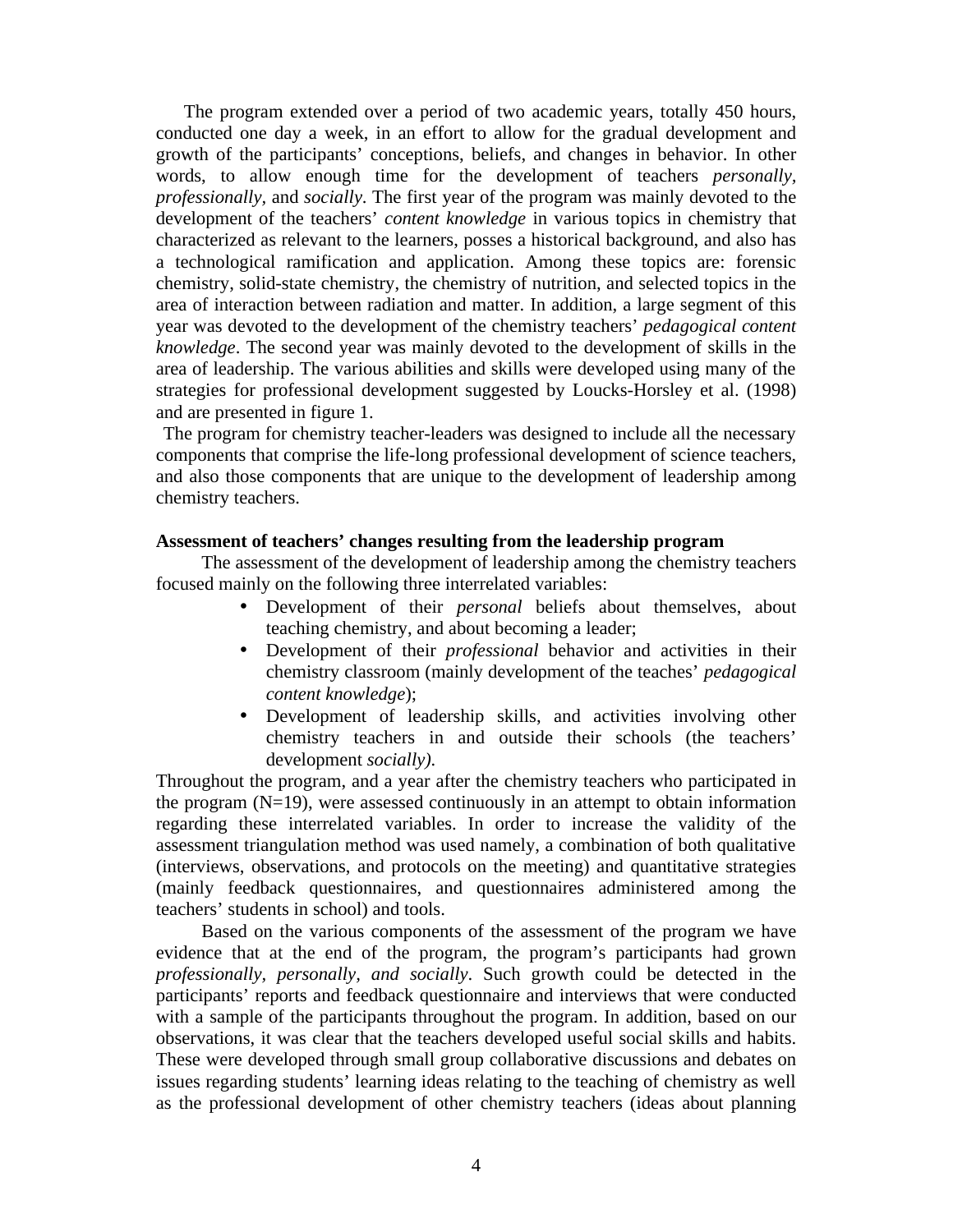and conducting chemistry workshops and courses).

It was observed that in entering the program, most of teachers did not consider them selves as leaders rather than school chemistry teachers who learn to become better teachers. Only gradually through enhancing their content knowledge and through the opportunities to develop their *personal*, *professional*, and *social* abilities they started to admit that they are ready to embark on duties that will involve them with activities in which leadership is required. In addition, we found that towards the end of the program, as a result of intensive guidance and involvement in professional development activities, there was a significant enhancement in the teachers' internalization of the main goals of the leadership program. These developments could not have occurred without the teachers being provided with experiences that aimed at enhancing their chemistry *content knowledge* and *pedagogical content knowledge*. During the program, the teachers were provided with numerous and varied types of opportunities to develop their chemistry knowledge, teaching and assessment skills, as well as general science education skills. In addition, they were given opportunities to plan and develop learning materials, develop instructional activities and pedagogical interventions with the goal in mind to vary the classroom learning environment and as a result to enhance the students' interests in chemistry and their motivation to learn chemistry. In addition, they were provided with opportunities to develop alternative assessment tools that will enable them to implement them in their classrooms and in the chemistry classroom of their peers to whom they are responsible. During the program, using action research (in which teachers research their own classroom) activities, the teachers had opportunities to assess the impact of the newly developed learning material and pedagogical interventions on their students' learning attitudes, and behaviors.

Information regarding the teachers' classrooms learning environment was obtained by probing into their chemistry students' perceptions by using paper and pencil measures developed throughout the years in the context of science curricula development and implementation (Fraser, 1998). In this study the classroom LEI (*Learning Environment Inventory)* was used. The study revealed a significant change in several dimensions that shape the chemistry classroom learning environment. More specifically changes were revealed in the following dimensions:

- The rate *(speed)* of the instructions in classroom was significantly reduced.
- The *friction* among students in the class was significantly reduced.
- The students' *satisfaction* regarding their experiences in the chemistry classroom has significantly increased.
- Increase was observed in the students' perceptions in the scale assessing the *goal-direction* (the extent to which the objectives of learning chemistry are clear).

It is suggested that these changes were as a result of the experiences provided for the chemistry teachers in the leadership program. Support for the findings regarding changes in students' perceptions of the chemistry classroom-learning environment was revealed by the feedback questionnaires gathered from the teachers. In these questionnaires the teachers reported on an increase in making chemistry more interesting for their students, in their improved ability to cope with students' learning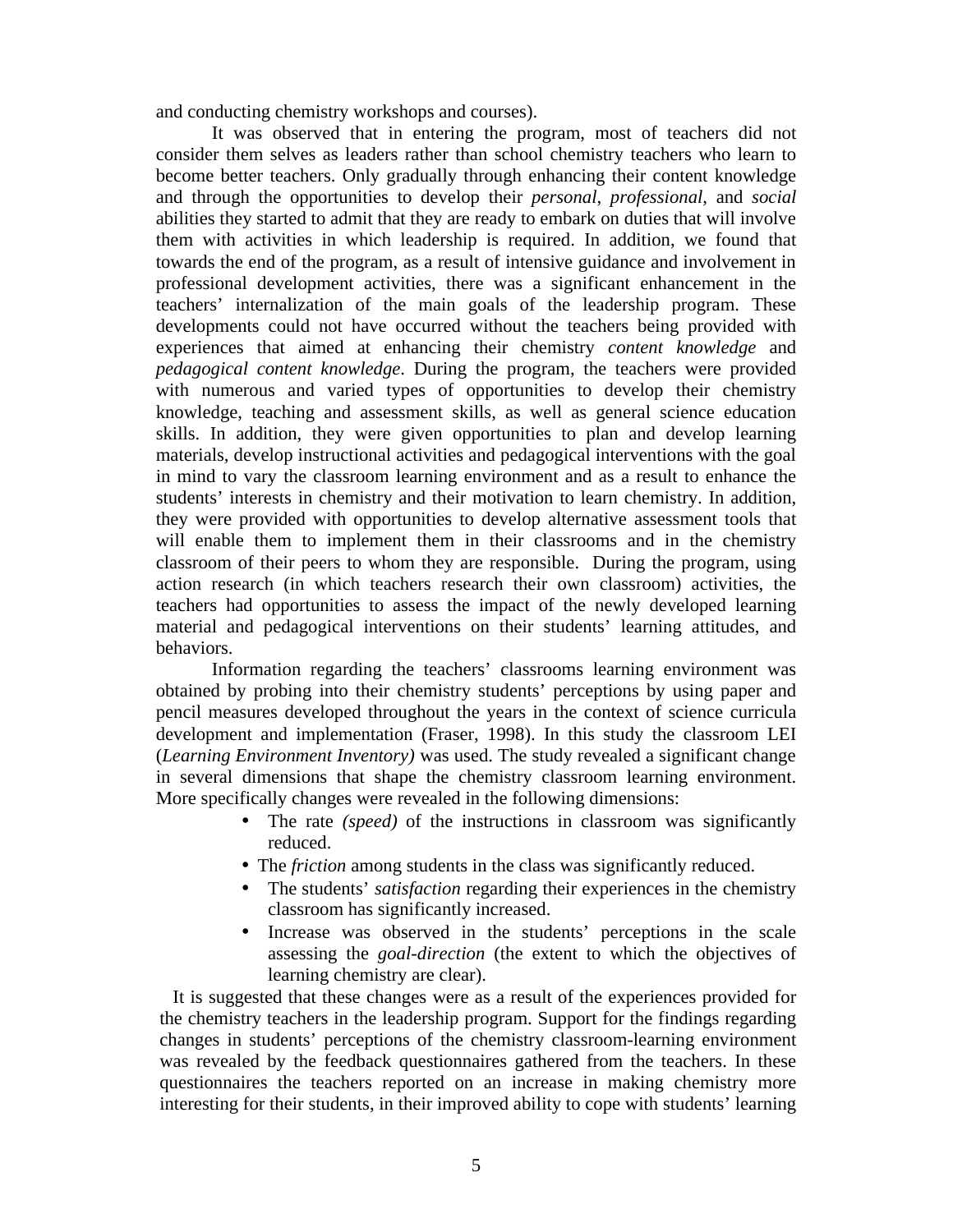difficulties (by using diagnostic tests, for example) and in varying the type of instructional techniques that they adapted for use in their classrooms. Clearly, the experiences that the teachers had in the program enhanced their confidence to try new ideas in their classroom and to better plan their activities.

The third component of professional development, based on Bell & Gilbert's 1994 model, is the social component. Social development involves learning to work with other people in the educational system in new ways. It is suggested that in order for teachers to develop socially they need to have a strong and solid professional foundation. This is the case since many of the activities that were used in order to enhance the teacher professionally involved the teacher working with others in the program and later on in their schools. The teachers were given opportunities to work with others in the program since most of the work was conducted cooperatively in small groups. In addition, in the second year the participating teachers started to coach and mentor the team of chemistry teachers in their school. From the feedback questionnaire administered to the participating teachers and on the basis of the interviews held throughout the program, the teachers reported an increased intensity of working with other teachers in their schools. These professional development strategies were similar or identical to those that were used in the leadership program.

#### **Summary and Concluding Remarks**

A long term and intensive program was provided for 40 chemistry teachers in *Israel*. The main goal of the program was to develop teacher leaders that will support and help to attain goals of reform that is taking place in Israel. The reform in chemistry education in Israel is characterized both in the content of chemistry as well as in the pedagogy of chemistry namely in the instructional techniques and learning methods implemented in the chemistry classroom in order to make the classroom learning environment more educationally effective. The model that was adopted for this study was the one developed by Gilbert and Bell (1994) in New Zealand. They suggested that science teacher development is viewed as professional, social, and personal development and that teacher development programs and activities should address these three interrelated components. The professional development program described in details in this paper was developed with the goal in mind that change in these three aspects will occur. The results of the assessment of the teachers' development throughout the program provided some evidence that the experiences and content provided for the chemistry teachers through the various professional development strategies used in the program aiming at enhancing the teachers', '*content knowledge', 'pedagogical content knowledge',* and leadership skills were effective in the development of the teachers in this three professional domains. In regard to teachers' development at the *personal* level we presented evidence (from both the quantitative sources as well as from the qualitative sources) that as a result of their experiences, the teachers developed affectively. This development involves attending to feelings about the change process they underwent, about their feelings regarding change they underwent as chemistry teachers, and finally the increased confidence (over time) regarding the idea that they might become leaders in chemistry education. *Professional* development relates mainly to the teachers development in the content of the subject matter they teach and to the relevant pedagogical content knowledge. Evidence on this component were gathered from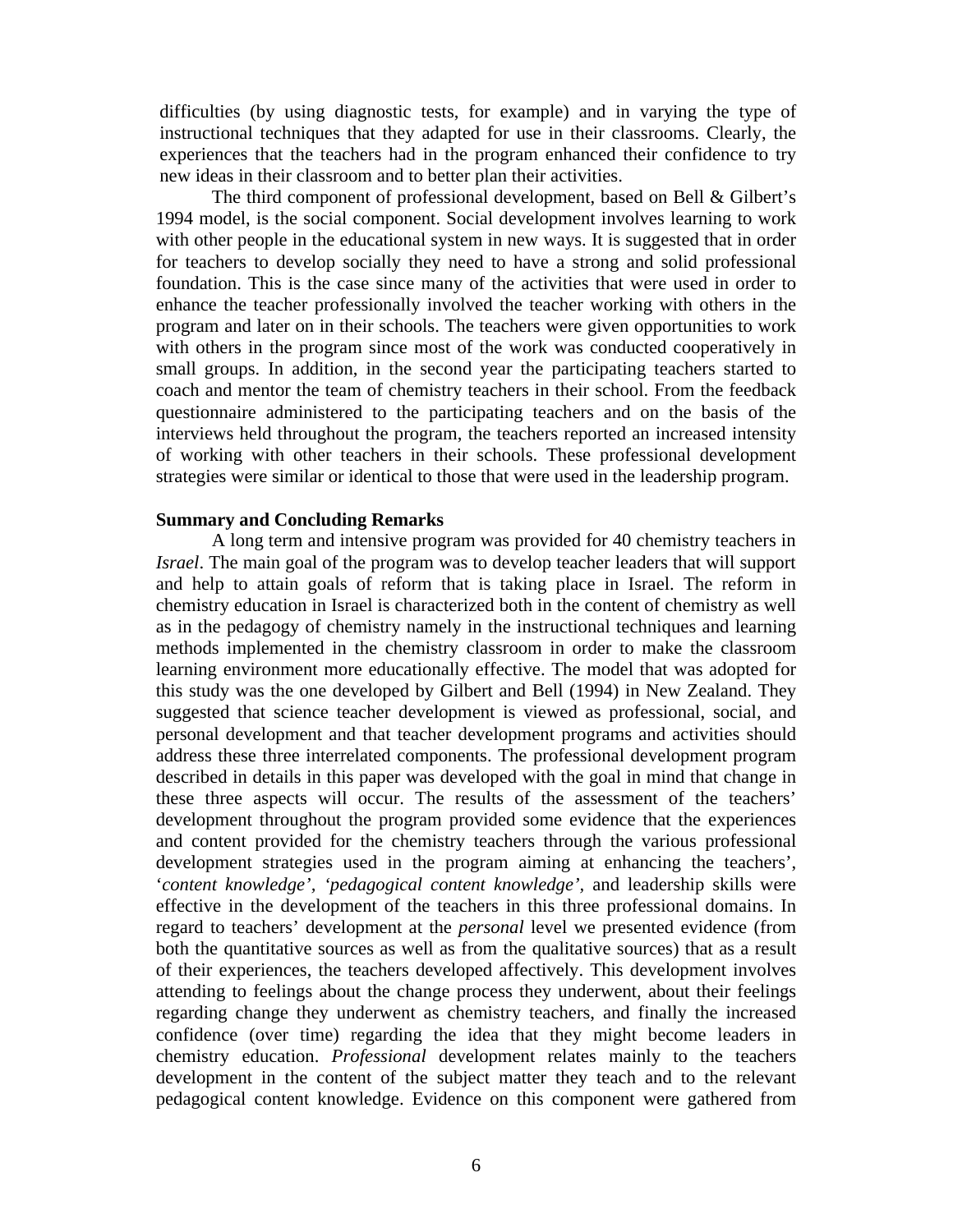students perceptions of the chemistry classroom learning environment as well as from the teachers self-reports regarding changes they underwent which they applied in their practice in their classroom in their own schools, and in out-of-school activities namely in the science teachers' professional development centers. Finally, the teachers had many opportunities to enhance their *social* skills through collaborations and cooperation with their peers in the program, through working with the team of chemistry teachers in their own schools, and in a later stage in the professional development activities as tutors in professional development programs.

In conclusion it is suggested, that this study provides information regarding the validity of the Gilbert and Bell's (1994) model for the professional development of chemistry teachers in general and chemistry teacher-leaders in particular. Until the '90s most of the efforts in trying to achieve the desired changes in school science focused on the development of improved science curricula. In the last decade, however, more attention has been gradually given to the teacher, since past efforts in educational reform suggested that the teacher plays a critical role in the ways new ideas are created in the classroom. Thus, it was realized that the teachers' need to learn to teach in new ways should not be ignored. Consequently, changing the inservice work with teachers was required. The establishment of regional teacher centers created a comprehensive framework that can provide opportunities for inservice teachers for life-long learning in their profession. Achieving scientific literacy for all has become a national goal for education in many countries. Although admirable, this goal represents a challenge for science teachers and for those responsible for professional development. Achieving this goal must be accompanied by a reform in the way science in general and chemistry in particular is taught in schools and in the methods that are used to make chemistry teachers more professional. To date half of the teachers who participated in the program serve as tutors and guides in the area of chemical education. About 10 teachers who graduated from the leadership course started graduate studies in chemistry education.

### **References**

- Bell, B., & Gilbert, J. (1994). Teacher development as personal, professional, and social development. *Teaching and Teacher Education*, 10, 483-497.
- Fraser, B. (1998). Classroom environment instruments: Development, validity, and application. *Learning Environments Research*, 1, 7-33.
- Hofstein, a., & Even, R. (2001).Developing chemistry and mathematics teacher-leaders in Israel. In C. R. Nesbit., J. D. Wallace., D. K. Pugalee., A. Courtny-Miller., & W. J. DiBiase. (Eds.). *Developing teacher-leaders, Columbus,* OH: ERIC Clearing House.
- Hofstein, a., Carmi, M., & Ben-Zvi, R. (2003). The development of Leadership among chemistry teachers in Israel *International of Research in Science and Mathematics Education,* 1 (1), 39-65.
- Kempa, R. F. (1983). Developing new perspectives in chemical education. Proceedings: of the 7th International Conference in Chemistry, Education, and Society, Montpellier, France. (pp. 34-42).
- Loucks-Horsley, S., Hewson, P. W., Love, N., & Stiles, K. E. (1998). *Designing professional development for teachers of science and mathematics.* Thousand Oaks, CA: Corwin Press.
- National Research Council (1996). *National Science Education Standards*.